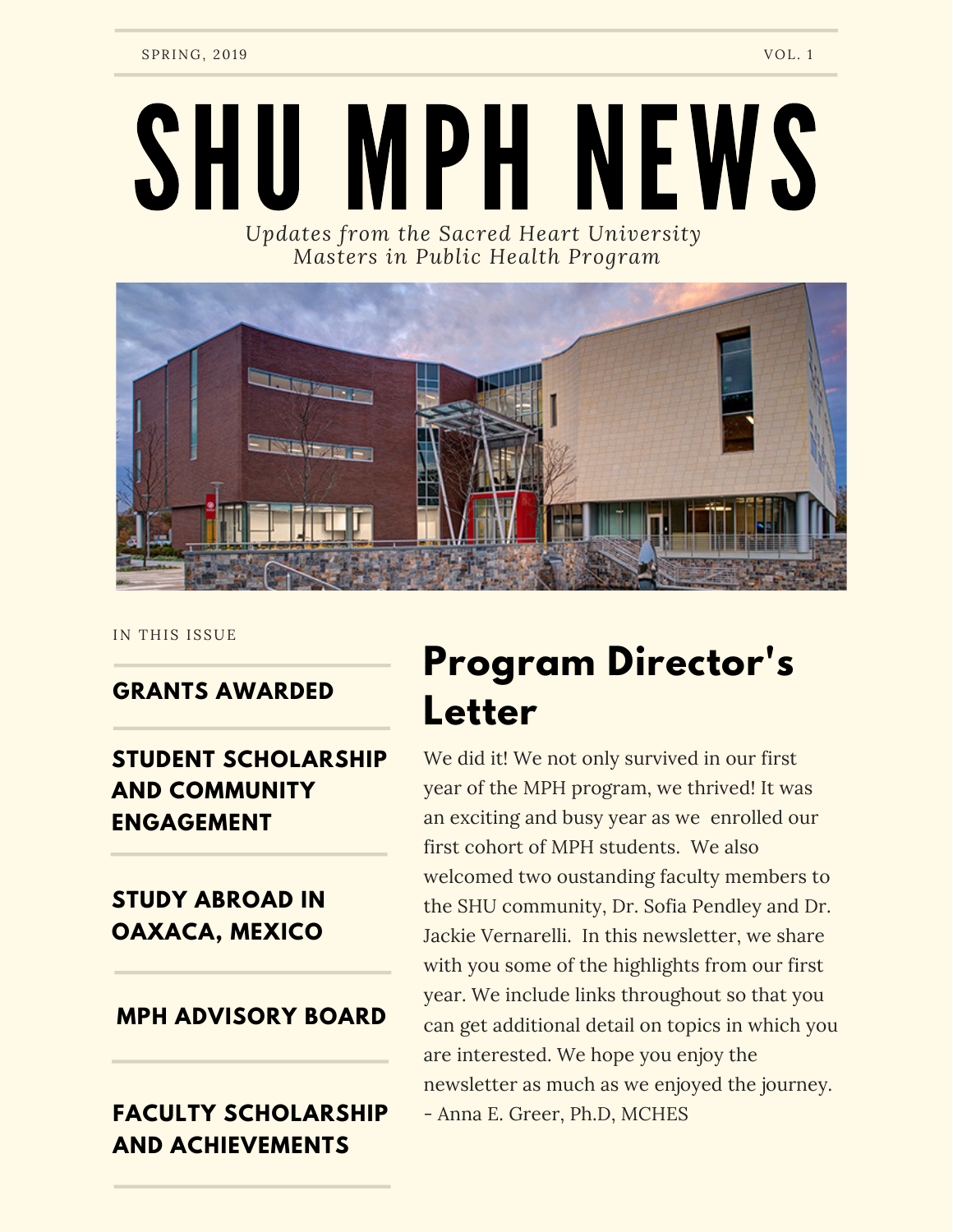### **Grants Awarded to the MPH Program**

 Dr. Greer and Dr. Pendley received \$[15,000.00](https://15,000.00) from The Nature Conservancy through funding provided by the JPB Foundation to support Youth Leaders from Make the Road Connecticut as they advocate for Safer Routes to School in Bridgeport and beyond. The Streetscape shown on the right was developed by MRCT Youth as a part of their advocacy efforts.





 Dr. Greer and Dr. Pendley were named the Lead Evaluators on a four-year grant Green Village Initiative received from the US Department of Agriculture. The grant provides \$400,000 over four years to support the development of a Just Food System in Bridgeport, CT. This grant will provide support for an MPH graduate research assistant annually from 2019-2023.

 Dr. Vernarelli is collaborating on a pilot grant with Dr. Kasia Kordas and others from the NIH-funded Clinical and Translational Science Institute at Buffalo to investigate whether certain dietary patterns are associated with high blood lead levels among low- income toddlers. The pilot grant seeks to pave the way for future community health interventions.

 Dr. Greer and Dr. Pendley, in collaboration with Dr. Jessica Samuolis from the SHU Psychology program, received a University Research and Creativity Grant (\$2700) to support their ongoing work for the SHU emotional well-being study. This project is a collaboration with the SHU Wellness Center.

 Dr. Greer and Dr. Kerry Morgan (Health Science undergraduate program) received a \$11,500 grant funded by Southern Connecticut to examine vaping on SHU's Campus and develop an intervention to increase awareness about vaping among SHU students.

know the risks. know the resources. **kNOw Vape.**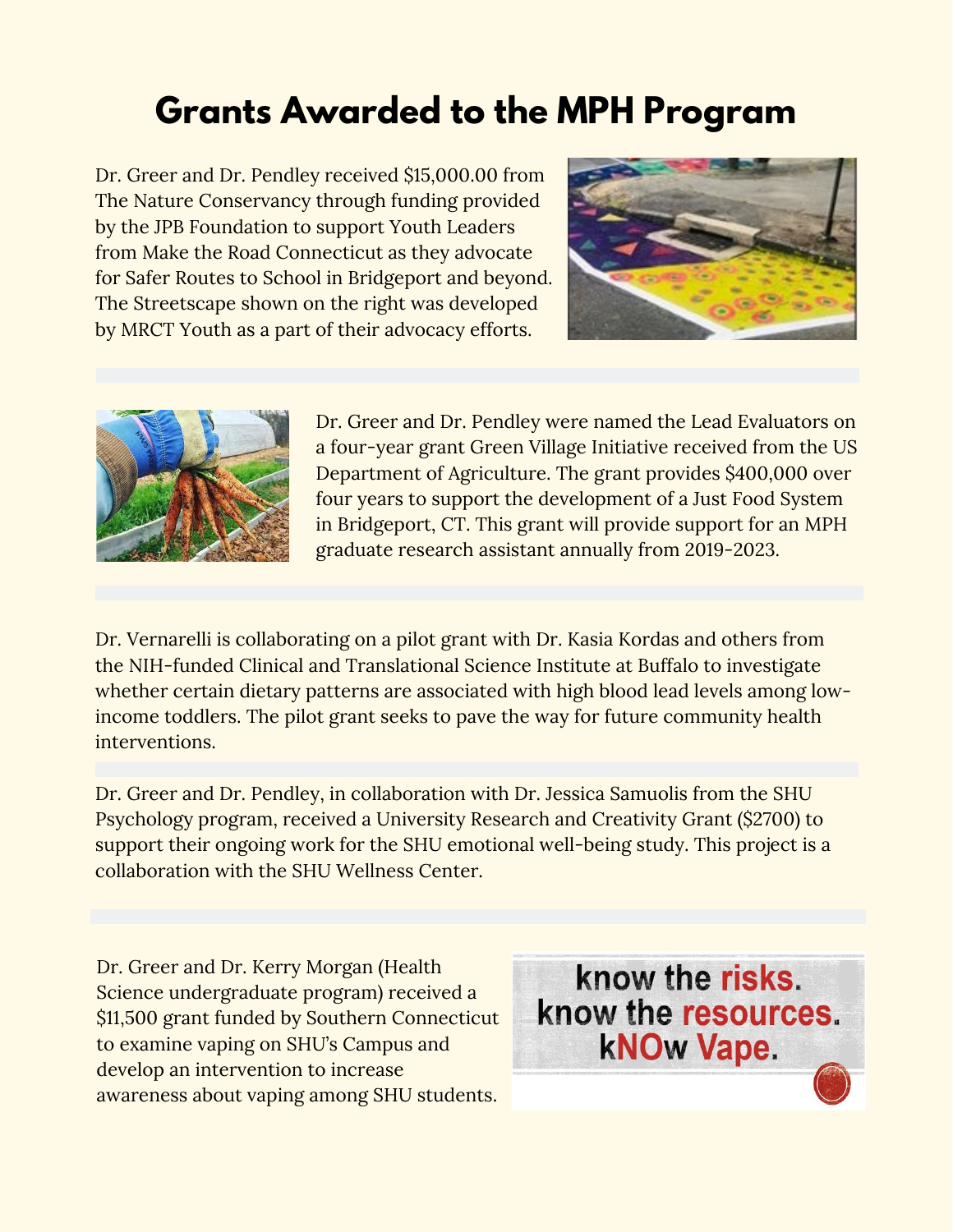### **Student Scholarship & Community Engagement**

 **Rebecca DiSarro** has been working on an epidemiological study with Dr. Vernarelli using  data from the NHANES-National Youth Fitness Survey. Her research was selected for presentation at the American Society for Nutrition's national meeting, which will be held in Baltimore this June. She will be presenting findings on dietary patterns and cardiovascular health in children.

 **Gabrielle Diaz** co-authored an abstract which was presented at the 2019 American Academy of Health Behavior's Scientific Meeting. The abstract was titled, 'Vaping Behavior, Outcome Expectations, and Perceived Norms among College Students.' Gabrielle also provided written testimony in support of a state-wide Tobacco 21 policy and attended an advocacy summit, speaking to one of her state representatives at the capitol in Hartford.

 SHU MPH students attended the Bridgeport City Council meeting in the fall of 2018 to advocate for a Tobacco 21 policy in Bridgeport, CT that would raise the age of purchase for all tobacco and related products to 21 years of age. The policy was passed reducing access to tobacco products to youth in Bridgeport!

 SHU MPH students attended the 2018 Connecticut Public Health Association annual meeting in Rocky Hill, CT in November, 2018. The MPH students attended talks, networked, and participated in a speed mentoring activity.

 **Gabrielle Diaz**, **Rebecca Dissaro**, **Kylie Elimanco**, and **Jeanette Fornacci** were awarded Graduate Assistantships for the 2018-2019 academic year. The MPH Graduate Assistants work with the MPH faculty gaining valuable hands-on experience conducting public health research.

### **Study Abroad in Oaxaca, Mexico**

 Dr. Pendley, in collaboration with Dr. Kerry Morgan from Health Science, developed a new study abroad experience for MPH graduate students and Health Science [undergraduate](https://www.simplysmiles.org/childrens-home-oaxaca) students to Oaxaca, Mexico. The study abroad experience is a collaboration between Sacred Heart University and Simply Smiles. The MPH students are currently fundraising to offset the costs for this trip, which will take place in October, 2019.

### **MPH Advisory Board**

 The SHU MPH Program formed its first Advisory Board, made up of a diverse group of public health leaders. We are excited to be working with the Board to [strengthen](https://www.sacredheart.edu/academics/collegeofhealthprofessions/academicprograms/publichealth/advisoryboard/) the SHU MPH program! The Advisory Board member profiles can be viewed on the MPH webpage.